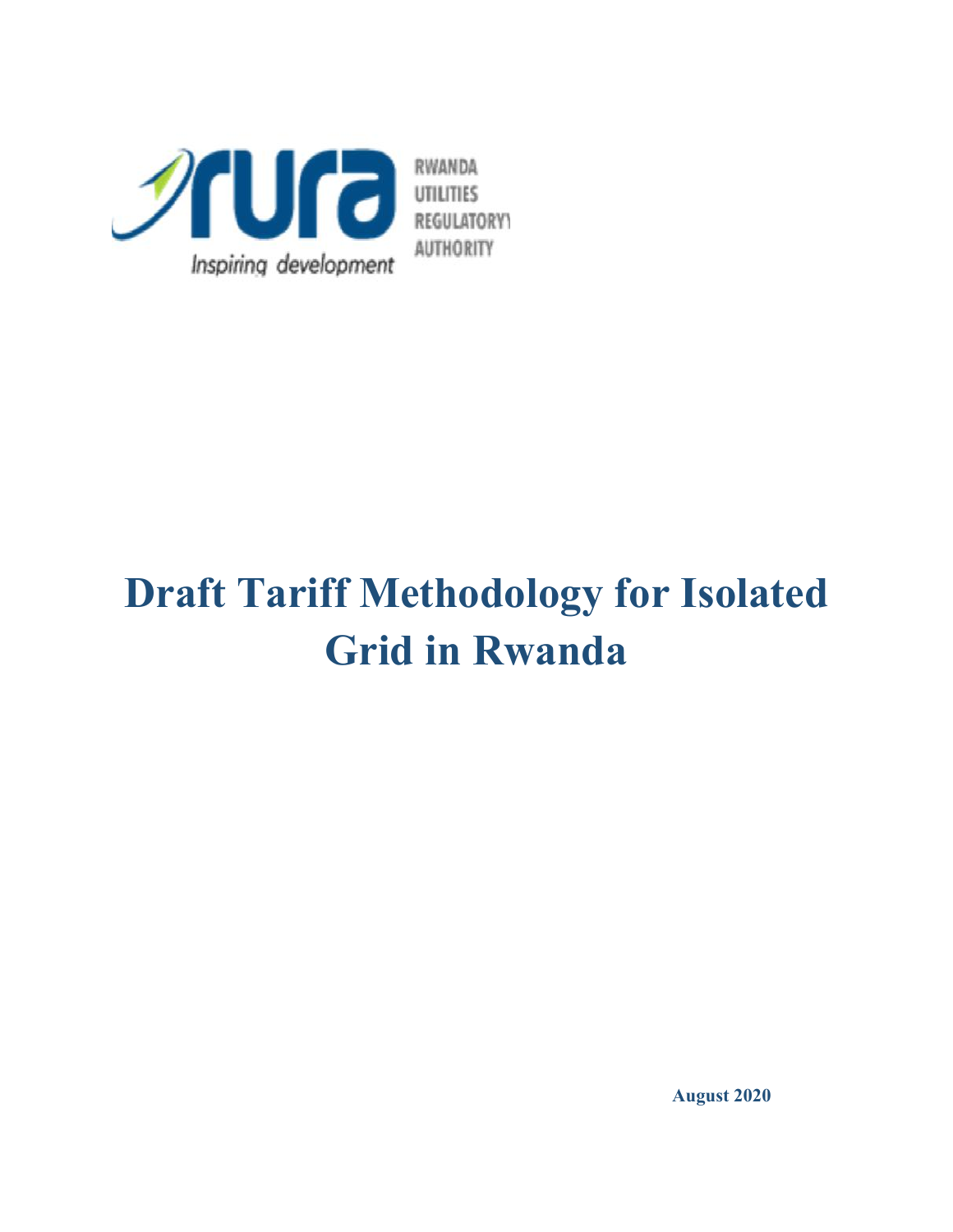# **Table of Contents**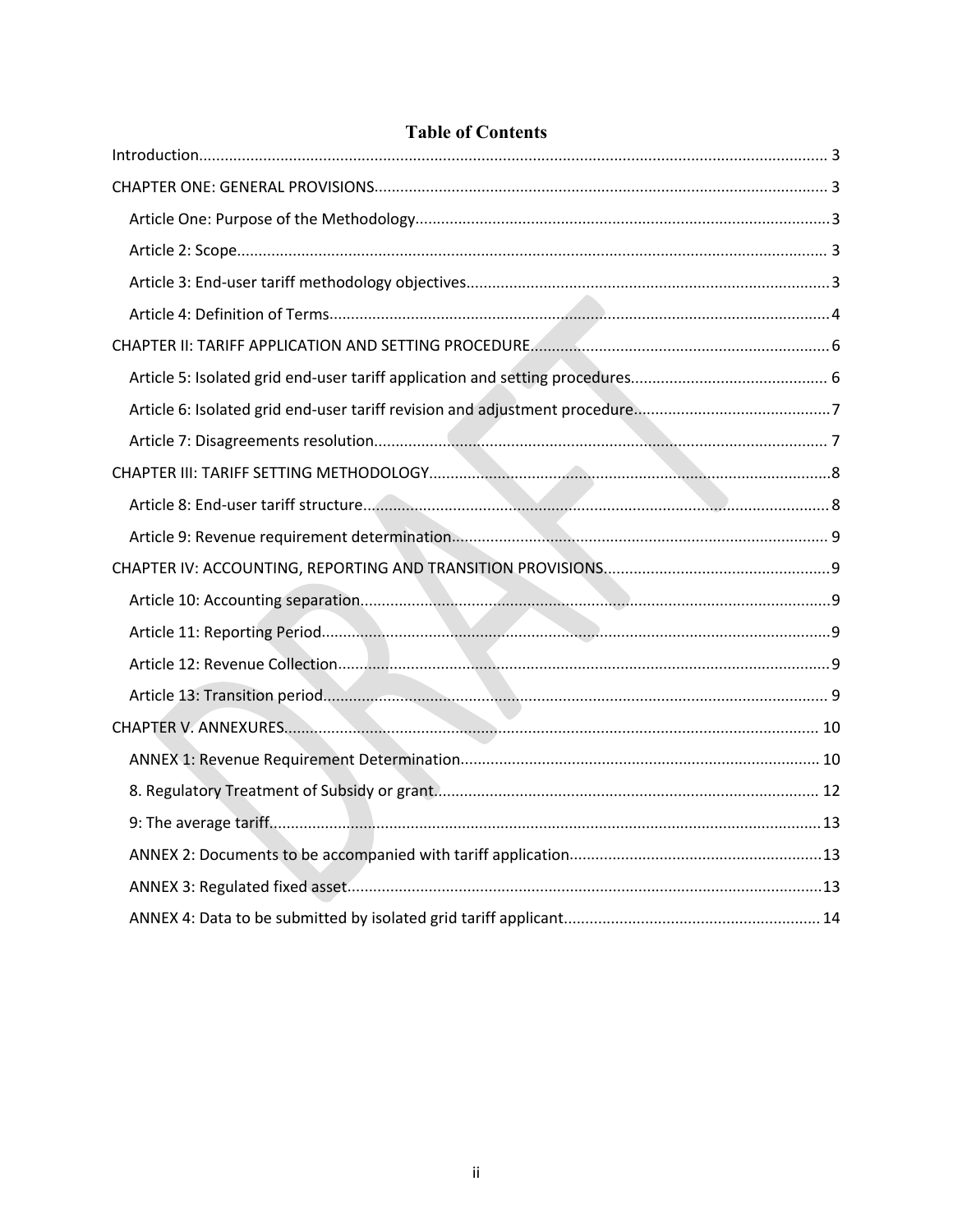#### <span id="page-2-0"></span>**Introduction**

Pursuant to Law n° 09/2013 of 01/03/2013 establishing Rwanda Utilities Regulatory Authority (RURA) and determining its mission, powers, organization and functioning, especially in article 7 stipulating the power to regulate tariffs and charges;

Referring to law no  $52/2018$  of  $13/08/2018$  modifying law n° 21/2011 of 23/06/2011 governing electricity law in Rwanda as modified to date, especially article 29 stipulates that the methodology for electricity tariff setting shall be determined and published by the Regulatory Authority in consultation with the Minister in charge of electricity; and the Regulatory Authority must ensure that the electricity tariffs for renewable energy sources or off-grid electricity for end-users do not exceed the appropriate threshold;

Considering the need to ensure the electricity service affordable, protect consumers and ensure sustainability of isolated grids projects;

The Regulatory Authority hereby issue this methodology governing the tariff determination for isolated grid electricity end-users.

# <span id="page-2-1"></span>**CHAPTER ONE: GENERAL PROVISIONS**

#### <span id="page-2-2"></span>**Article One: Purpose of the Methodology**

The tariff methodology herein aims to provide the approach and procedures that governs the setting of isolated grid electricity end-user tariffs to be charged to all isolated grid electricity consumers in Rwanda.

#### <span id="page-2-3"></span>**Article 2: Scope**

This methodology applies to registrants and licensees supplying electric power to very small and small isolated grid customers.

#### <span id="page-2-4"></span>**Article 3: End-user tariff methodology objectives**

The end-user tariff methodology has the following objectives:

- i. Allow the registrants or licensees to recover all prudent expenditures, promote economic efficiency and ensure a cost reflective end-user tariff for the sustainability of the business;
- ii. Ensure availability and affordability of electricity supply in isolated grids;
- iii. Prevent price discrimination;
- iv. Protect consumers by ensuring reasonableness of the tariffs.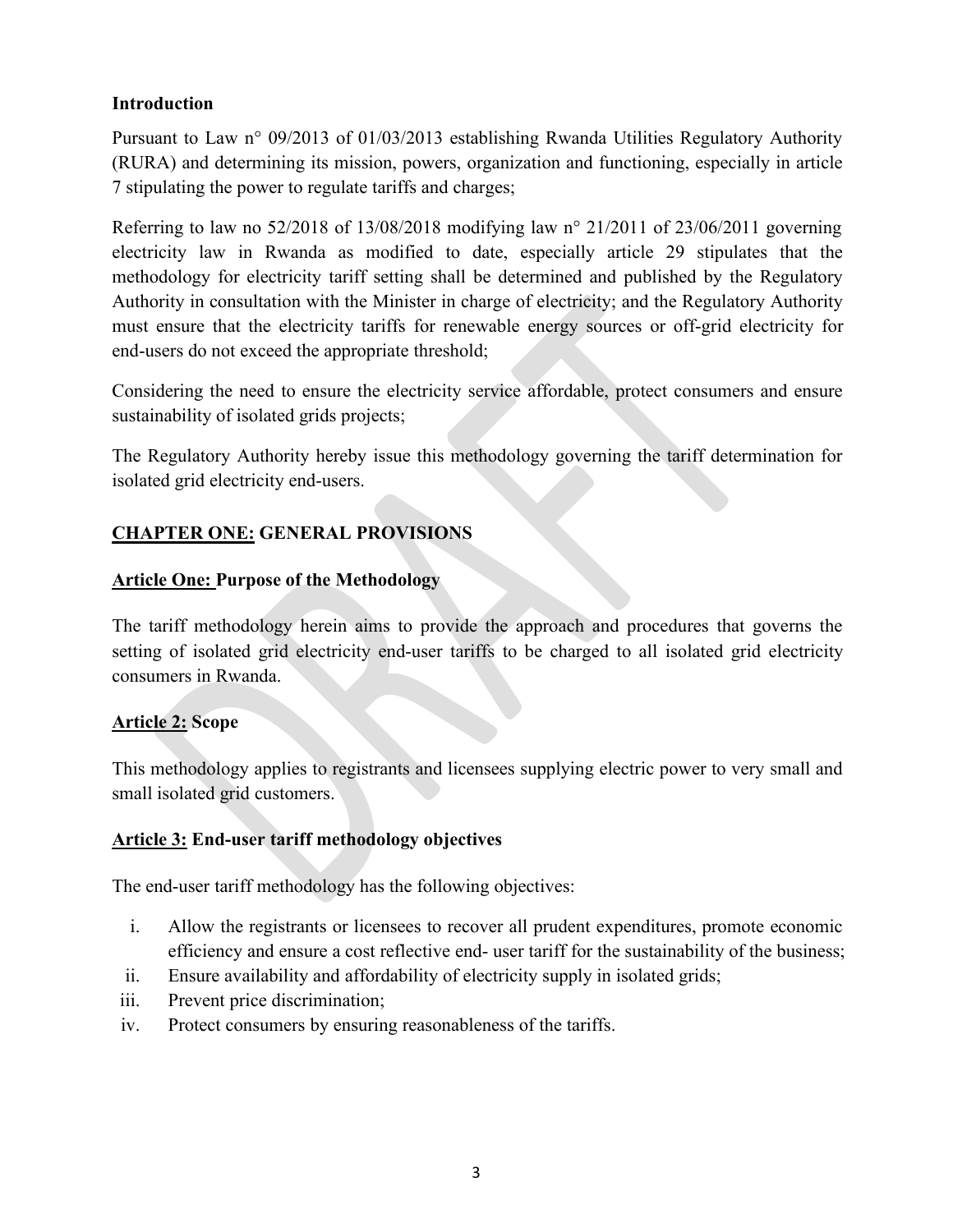#### <span id="page-3-0"></span>**Article 4: Definition of Terms**

In this Tariff Methodology, the terms hereunder have the following meanings:

**1 <sup>o</sup> Regulatory Authority**: Rwanda Utilities Regulatory Authority;

**2 <sup>o</sup> Beta**: the measure of how risky an asset is compared to the market.it measures systematic risk by which cannot be diversified;

**3 <sup>o</sup> Capital Asset Pricing Model (CAPM):** A model that relates the return that investors require from an asset to the risk of that asset.

**4 <sup>o</sup> Capital Expenditure:** the actual cost prudently incurred by an licensee/ registrant in procuring and restoring assets and investment costs such as planning, development, construction, installation, completion, testing commissioning and insurance;

**5 <sup>o</sup> Consumer/ end-user**: a person who purchases electricity services from the licensee or registrant;

**6 <sup>o</sup> Grant/Subsidy:** financial support from the government, donor or a third party to a licensee/registrant to meet operational or capital expenditures;

**7 <sup>o</sup> Isolated grid:** a distribution network without connection, whether direct or indirect, to a transmission network that is operated by the transmission Licensee. The isolated grid includes Small Isolated and Very Small Isolated Grid;

**8 <sup>o</sup> Licensee**: any person who holds a license to operate a small isolated grid issued by the Regulatory Authority;

**9 <sup>o</sup> Market Rate of Return:** the rate of interest that is readily accepted by borrowers and lenders based on the risk level of the transaction. In other words, the market rate is the standard interest accepted in an industry for a specific type of transaction;

10<sup>°</sup> Registrant: A person who holds a registration certificate of a very small isolated grid issued by the Regulatory Authority;

**11 <sup>o</sup> Risk-free rate**: an assumed rate that investors could expect to receive from an investment with no risk. Although a truly safe investment exists only in theory, investors consider government bonds as risk-free investments because the probability of a country going bankrupt is low;

**12 <sup>o</sup> Tariff:** the price at which electrical energy is supplied to various types of electricity consumers;

**13 <sup>o</sup> Very Small isolated grid**: An isolated grid that has a net generation capacity that is small than 50kW;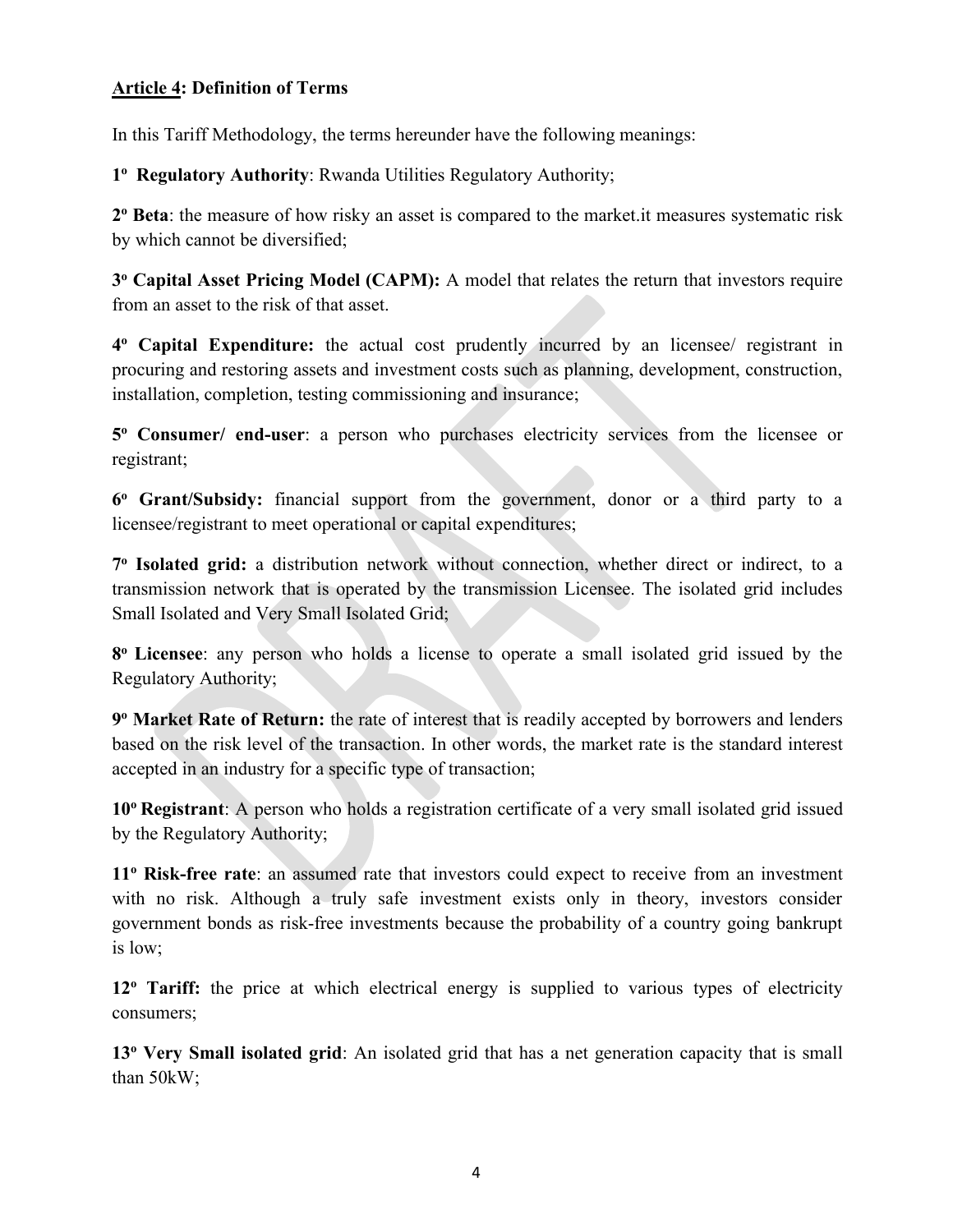**14 <sup>o</sup> Weighted Average Cost of Capital (WACC):** a weighted average of the firm's cost of debt and equity capital – the interest that must be paid to lenders and the returns that must be paid to attract shareholders;

15<sup>°</sup> Working capital: the average amount of capital necessary to finance business operations.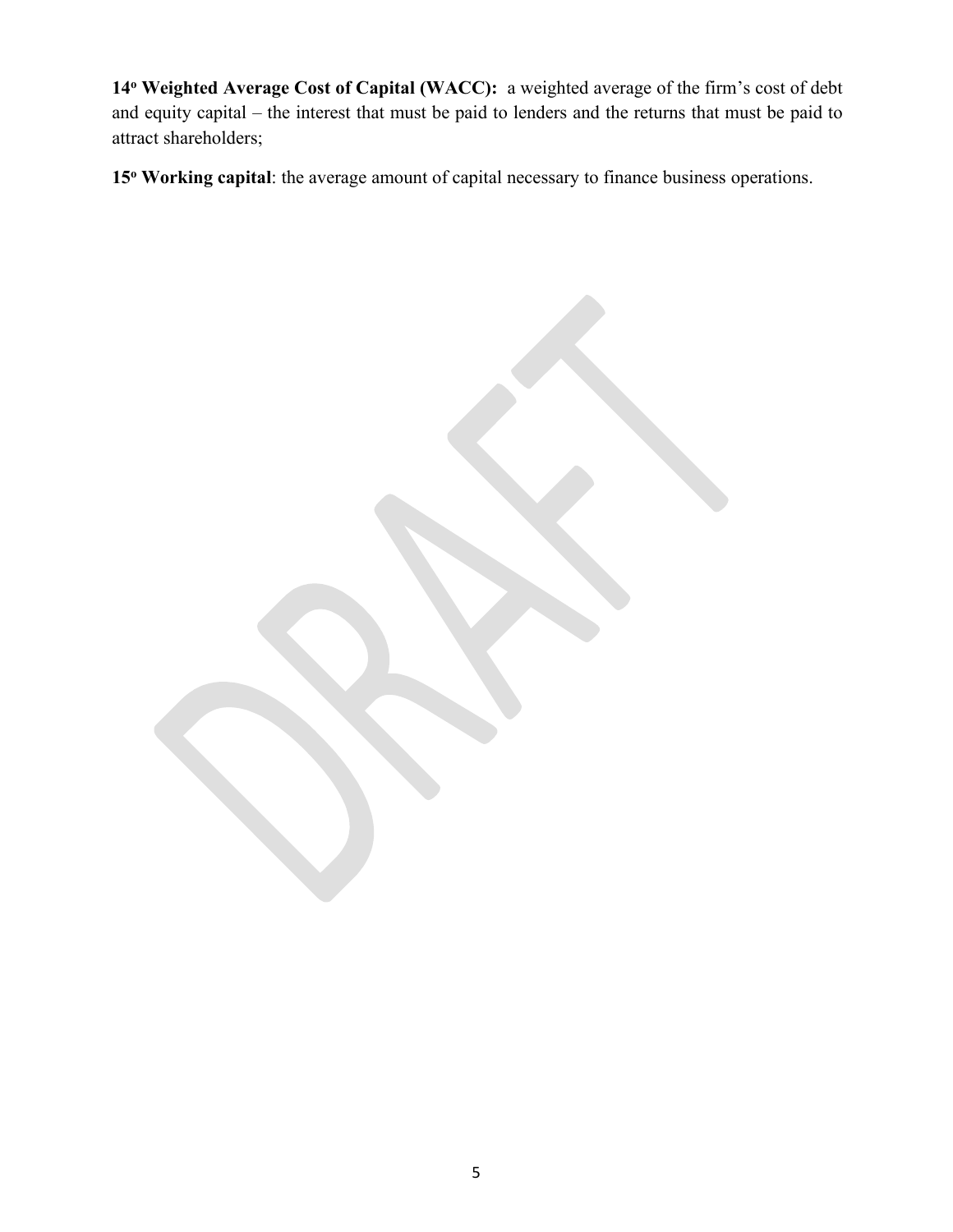#### <span id="page-5-0"></span>**CHAPTER II: TARIFF APPLICATION AND SETTING PROCEDURE**

#### <span id="page-5-1"></span>**Article 5: Isolated grid end-user tariff application and setting procedures**

The isolated grid end-user tariff approval applicant shall follow this procedure:

- 1. Any person that intends to operate an isolated grid shall apply to the Regulatory Authority for end-user tariff approval prior to starting construction and installation of the isolated grid.
- 2. The application for isolated grid end-user tariff shall be submitted to the Regulatory Authority in a manner determined by Regulatory Authority;
- 3. The isolated grid end-user tariff application shall be accompanied by the documents provided in the annex 2 and Annex 4 of this Methodology;
- 4. The applicant shall submit to the Regulatory Authority the proposed end-user tariff calculated in line with this methodology**.** The proposed tariff must be discussed with potential consumers to be served, in collaboration with sector/ cell Authorities of the served area;
- 5. The Regulatory Authority shall review and define appropriate end-user tariff pursuant to this methodology in consultation with the applicant and relevant stakeholders. The Regulatory Authority shall request for any further information deemed necessary to the processing of end-user tariff.
- 6. The approved tariff setting shall be communicated to the applicant within thirty (30) working days counted after receipt of complete application and approved by the Regulatory Authority.
- 7. For existing isolated grids, the owners/operators shall apply for the end-user tariff approval once this methodology comes into force. The approved tariff shall be effective not later than 48 hours after being notified.
- 8. In case the applicant is not satisfied with the approved end-user tariff set by the Regulatory Authority, the applicant shall lodge a complaint to the Regulatory Authority with relevant arguments. The Regulatory Authority shall thereby examine the complaint of the applicant and make a final decision at its discretion;
- 9. The end-user tariff may differ from isolated grid to another depending on its operational area and the used technology;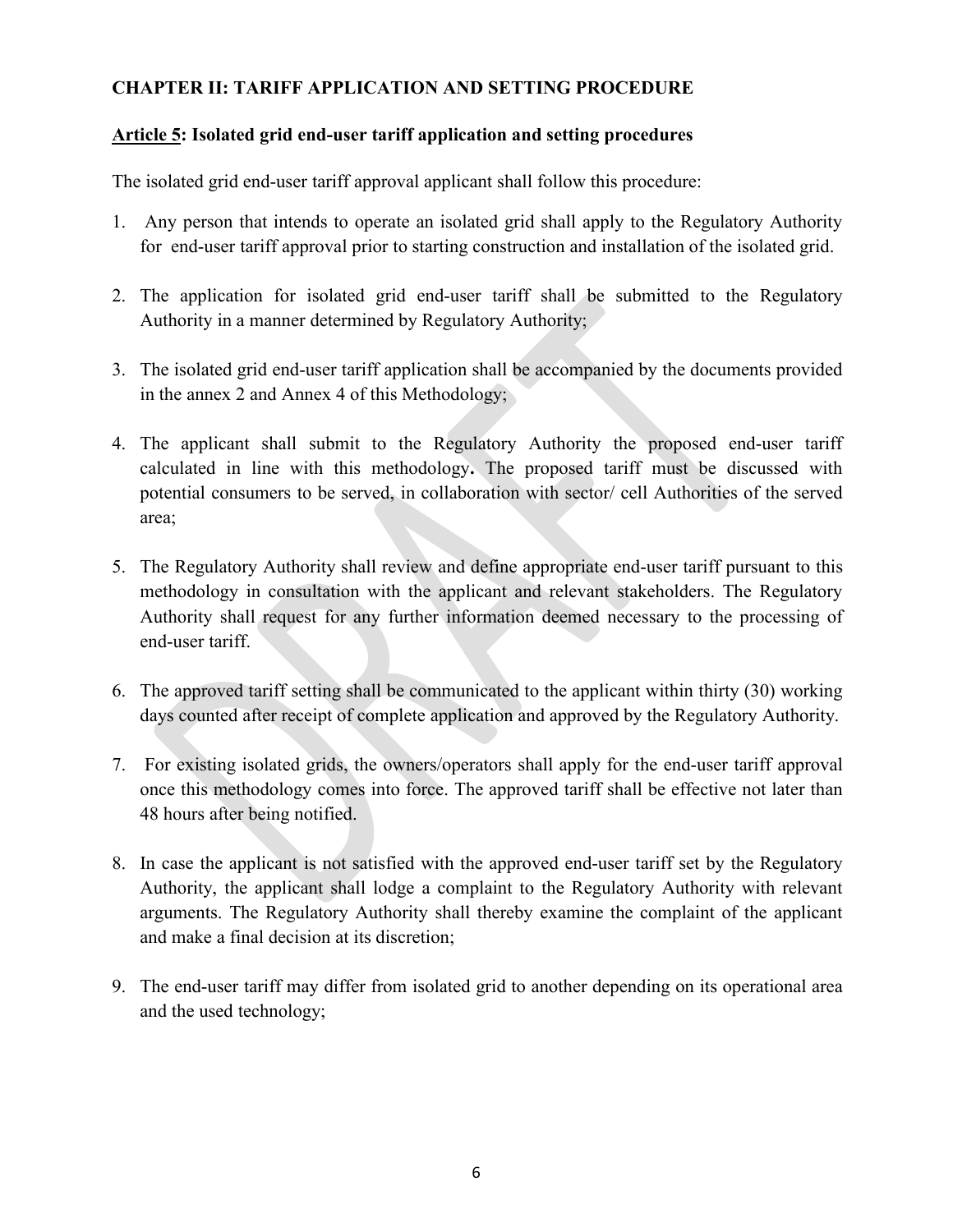#### <span id="page-6-0"></span>**Article 6: Isolated grid end-user tariff revision and adjustment procedure**

The review or adjustment of the end-user tariff shall follow the procedure below:

- 1. The Regulatory Authority can initiate the end-user tariff revision when deemed necessary upon conducting a market study or upon customers' complaints. The licensee or registrant can also request the revision of the tariff when time is due. In case the tariff complaint is raised by at least 20% of total consumers, the Regulatory Authority shall at its discretion conduct an independent assessment. Any complaint based on comparison between tariffs charged by different licensees, registrants and large distribution network licensees shall not be valid.
- 2. The approved isolated grid end user tariff shall remain effective without further regulatory review for at least five (5) years. The Regulatory Authority may initiate tariff review before that period considering additional number of sites per licensee or registrant, increase in demand or any other parameter that may affect end-user tariff at least  $\pm 2\%$ .
- 3. Adjustment of end-user tariff shall be done on the request of licensee or registrant after a period of at least twenty four (24) months, and shall be driven by variations in fuel cost (if any) and exchange rate, with an effect of at least  $\pm 2\%$  on end-user tariff. Any impact on the end-user tariff that falls below 2% shall be captured during end-user tariff review. In case the aforementioned criteria are not met, the Regulatory Authority will reject the request.
- 4. The licensees or registrants shall submit to the Regulatory Authority documented evidence to support the end-user tariff adjustment or review application.
- 5. The Regulatory Authority shall conduct a public hearing before setting or reviewing isolated grid end-user tariff. The consumers' representatives of the served area shall be invited for public hearing.

## <span id="page-6-1"></span>**Article 7: Disagreements resolution**

In case of disagreements arising from the application of this methodology between the applicant and the Regulatory Authority, and that the dissatisfaction cannot be solved between the parties, the Regulatory Authority shall make the decision within the powers vested to it by the law. However, the applicant can appeal to the Regulatory Authority' supervising organ.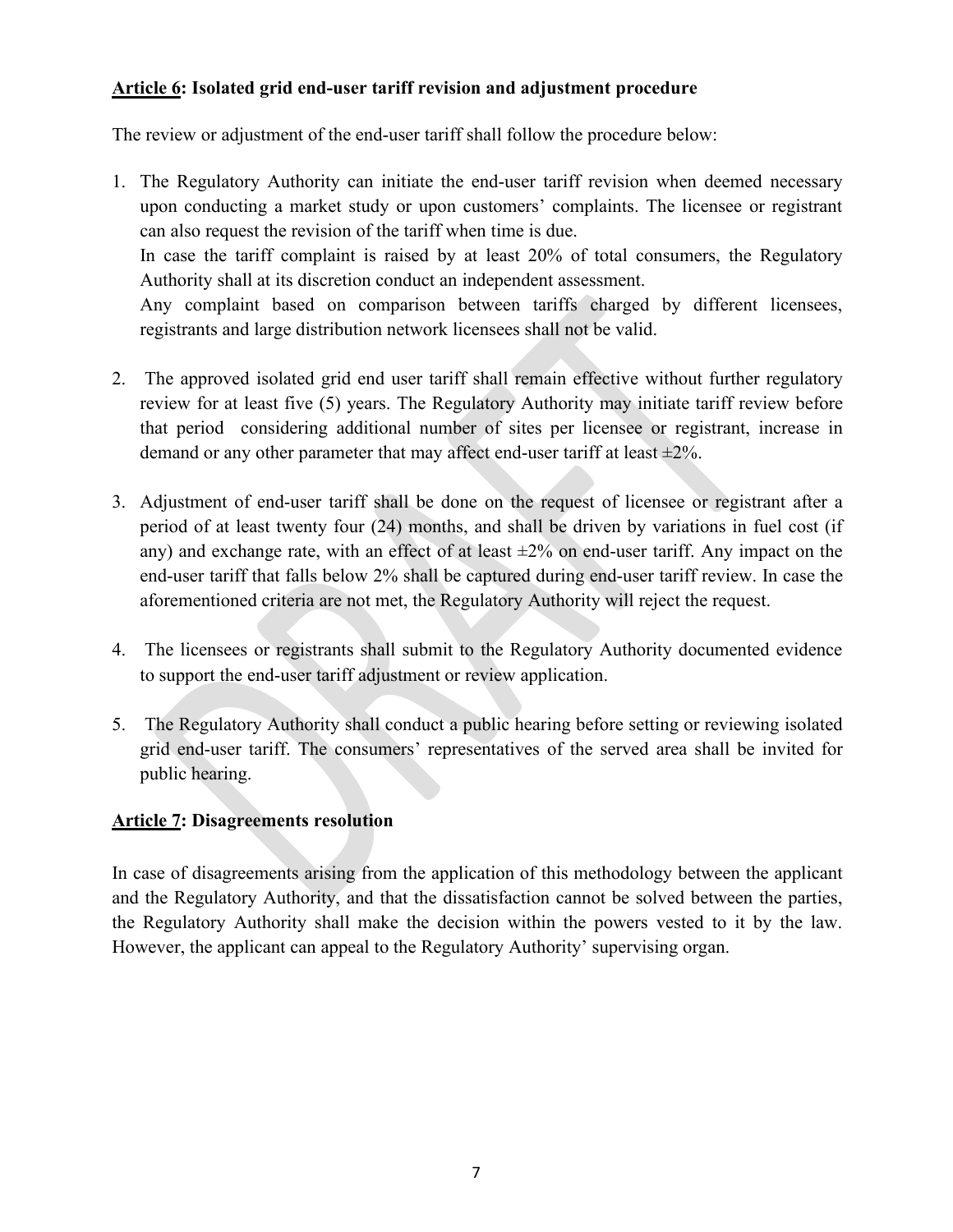### <span id="page-7-0"></span>**CHAPTER III: TARIFF SETTING METHODOLOGY**

#### <span id="page-7-1"></span>**Article 8: End-user tariff structure**

1. The isolated grid end user tariff structure shall consist of energy charge in Rwandan francs per kilowatt-hour (Frw/kWh), demand charge if applicable in Rwandan Francs per kilowatt (Frw/kW) or flat rate tariff in Rwandan Francs per period of time.

2. Energy and demand charge if applicable shall be charged to consumers provided with metering devices with the ability to measure those parameters.

3. The set and approved end-user tariff shall be the threshold that the licensee or registrant is eligible to charge its customers.

- 4. The applicant shall design their tariff structure consistent with the following principles:
	- a. Incentives for the efficient use of energy;
	- b. Due consideration of affordability for the end use customers;
	- c. Undue discrimination in rates and tariffs between customers shall be prohibited, but the applicant may, for purposes of setting tariffs, treat customers differently when the load characteristics or other cost components of serving a customer or category of customer justify disparate treatment;
	- d. To the extent that different customer classes are identified, the revenue responsibility allocated to each class, shall reflect the costs of serving that class;
	- e. Customer classes shall be identified based entirely on their energy related characteristics such as load factor, demand costs, and levels of consumption;
	- f. To the extent that cross-subsidies are required to provide electricity to the lowestincome households within the mini grid's service area, the cost of providing this cross-subsidy may be added to the cost of service allocation of the other customer classes. Such cross-subsidies must be designed and implemented so as to provide benefits solely for those clearly identified customers for whom the benefits are intended to serve and to minimize the cost burden on the remaining customers;
	- g. Tariffs should take particular account of the fixed-variable cost ratio of the isolated grid system and its generating source(s);
	- h. Customer-specific bills may be supplemented to reflect the costs of financing the costs of connections and/or internal wiring.
- 5. The applicant shall propose customer categorization along with enough details for approval by Regulatory Authority.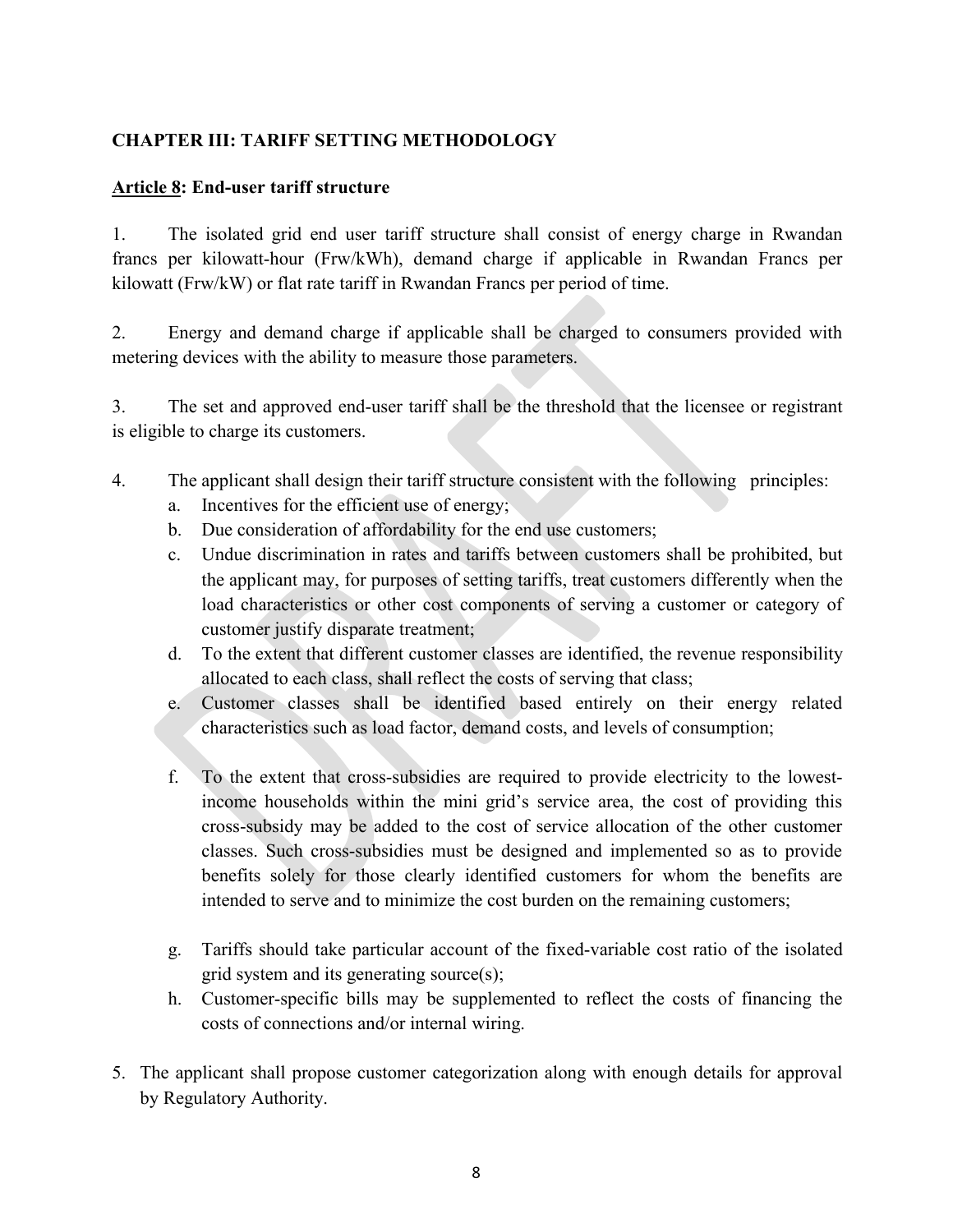#### <span id="page-8-0"></span>**Article 9: Revenue requirement determination**

The Regulatory Authority uses the Rate of Return (RoR) regulation mechanism to determine the end user electricity tariff. The revenue requirement shall be determined as per annex 1 of this methodology.

#### <span id="page-8-1"></span>**CHAPTER IV: ACCOUNTING, REPORTING AND TRANSITION PROVISIONS**

#### <span id="page-8-2"></span>**Article 10: Accounting separation**

Licensees and Registrants shall maintain separate books of accounts related to each licensed or registered isolated grid site following the international financial reporting standards or in a manner prescribed by the Regulatory Authority.

#### <span id="page-8-3"></span>**Article 11: Reporting Period**

The reporting period shall be the calendar year, which covers twelve (12) months from January to December. Any data from the licensee/ registrant will be referenced to this period.

#### <span id="page-8-4"></span>**Article 12: Revenue Collection**

The Revenue collection efficiency considered for the isolated grid tariff review or adjustment shall be at least 95% and in case of default of a customer.

#### <span id="page-8-5"></span>**Article 13: Transition period**

Existing isolated grid sites that were operational when this tariff methodology comes into forced shall apply for end-user tariff approval within six (6) months following the publication of this methodology.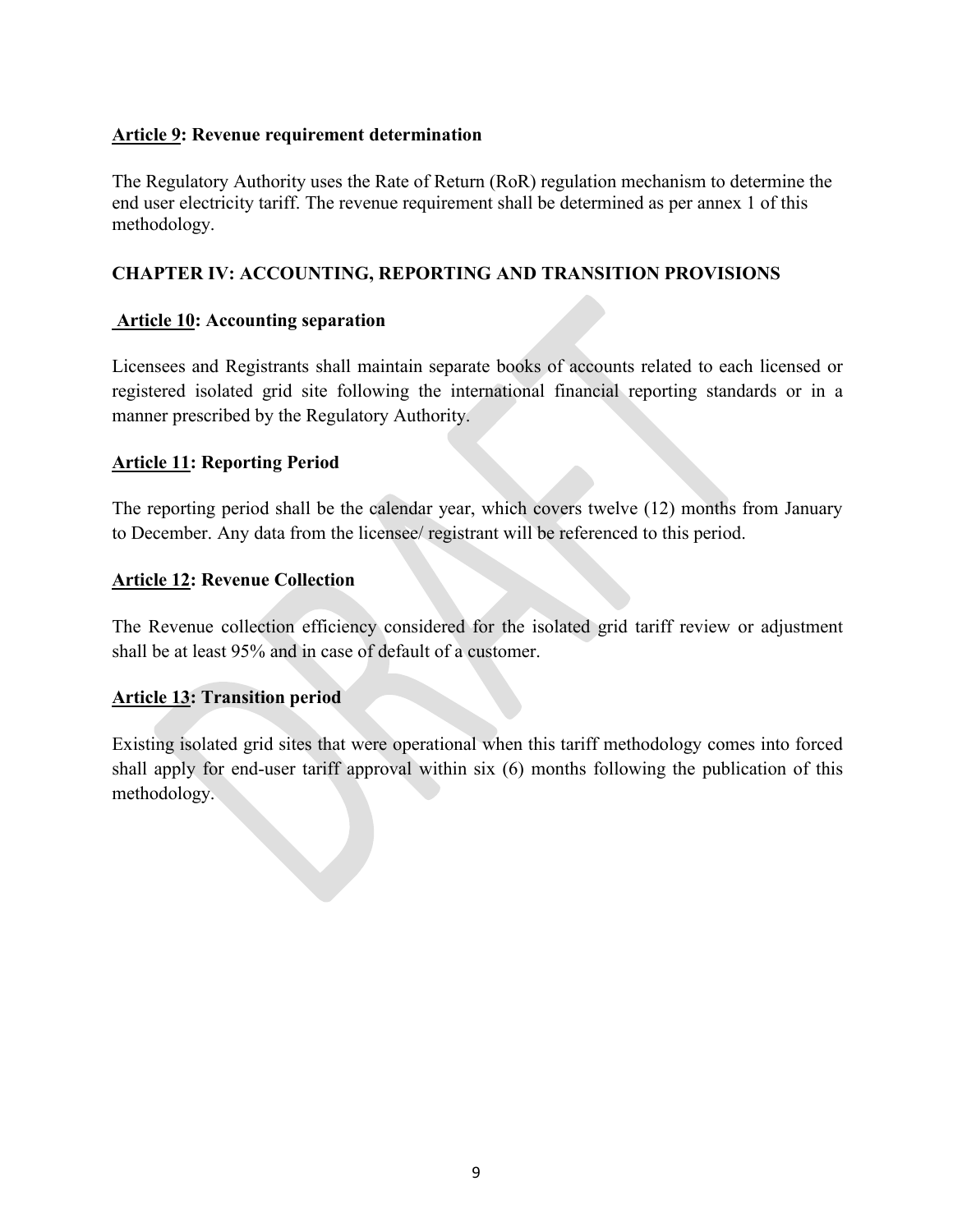# <span id="page-9-0"></span>**CHAPTER V. ANNEXURES**

#### <span id="page-9-1"></span>**ANNEX 1: Revenue Requirement Determination**

The revenue requirement (RR) methodology known as the rate of return (RoR) or the cost of service approach shall be followed.

The tariff to be applied shall enable applicant to recover the operating and maintenance expenses, depreciation, taxes and a return on assets employed to deliver services to consumers (electricity generation and distribution).

The revenue requirement shall be defined as follows:

 $RR = O&M + D + T + r*(RAB) - OR$ 

Where;

RR=Revenue requirement

O&M =Operating and maintenance costs

T= Corporate tax

D= Allowed depreciation

r= Allowed rate of return (WACC)

RAB=Regulatory asset base

OR= Other Revenues

#### **1**. **Regulatory Asset Base**

The regulatory asset base covers all assets employed by isolated grid applicant in generation and distribution of electricity. An asset shall be included in the regulatory asset base if if it is used and useful for the purpose of generating, distributing and selling electricity and must be longterm in nature.

Used and useful means that assets should be in a condition to supply demand in the short-term within 12 months and long-term for a period of more than 12 months.

#### **2. Asset Valuation**

Asset valuation for the purpose of determining the regulatory asset base will be the historical cost.

#### **3. Rate of return-WACC**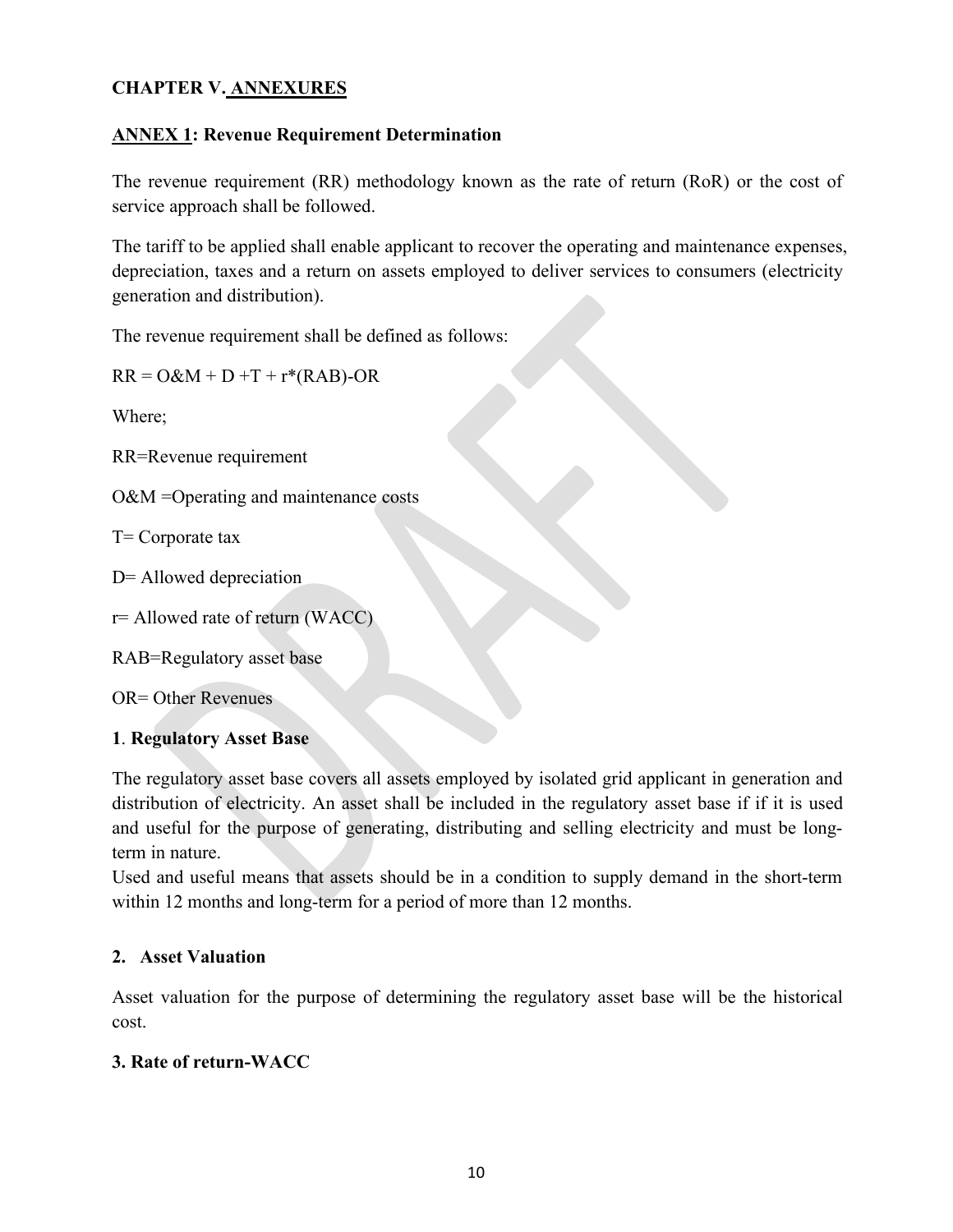The rate of return shall be determined through the weighted average cost of capital based on the weight of debt and equity.

The weighted average cost of capital after tax applicable to the regulatory asset base shall be determined as follow:

$$
\text{WACC} = \text{ke} \frac{E}{D+E} + \text{kd} \frac{D}{D+E} (1 - T_c)
$$

Whereas;

- WACC: Weighted average cost of capital, which is the rate of return (post-tax WACC)
- E: Market value of equity
- D: Market value of debt
- ke: Cost of equity
- kd: Cost of debt
- Tc: corporate tax as determined by tax administration office

The cost of equity shall be determined following the capital asset pricing model (CAPM) as given bellow

#### ke or  $(Re) = Rf + \beta(Rm - Rf)$

Whereas:

- ke or Re: Cost of equity or return on equity
- Rf: Risk free rate (The Government treasury bond)
- Rm: Market return rate (Lending rate as per Central Bank)
- $-$  β : Beta measuring systematic risk (to be benchmarked)
- (Rm-Rf): Is the Market Risk Premium

#### **4. Allowed depreciation**

Regulatory depreciation of each asset shall be determined using straight line method using the following formula:

$$
Allowed \, depreciation = \frac{Asset \, costs - Residual \, value}{Life \, span}
$$

Asset costs is the original price of the asset from which can determine its depreciated value over the course of its useful life.

Residual value is the future value of an asset after being fully depreciated.

Life span is the estimated useful life of a depreciable fixed asset during which it can be expected to contribute to the operation of licensee or registrant as per annex 2.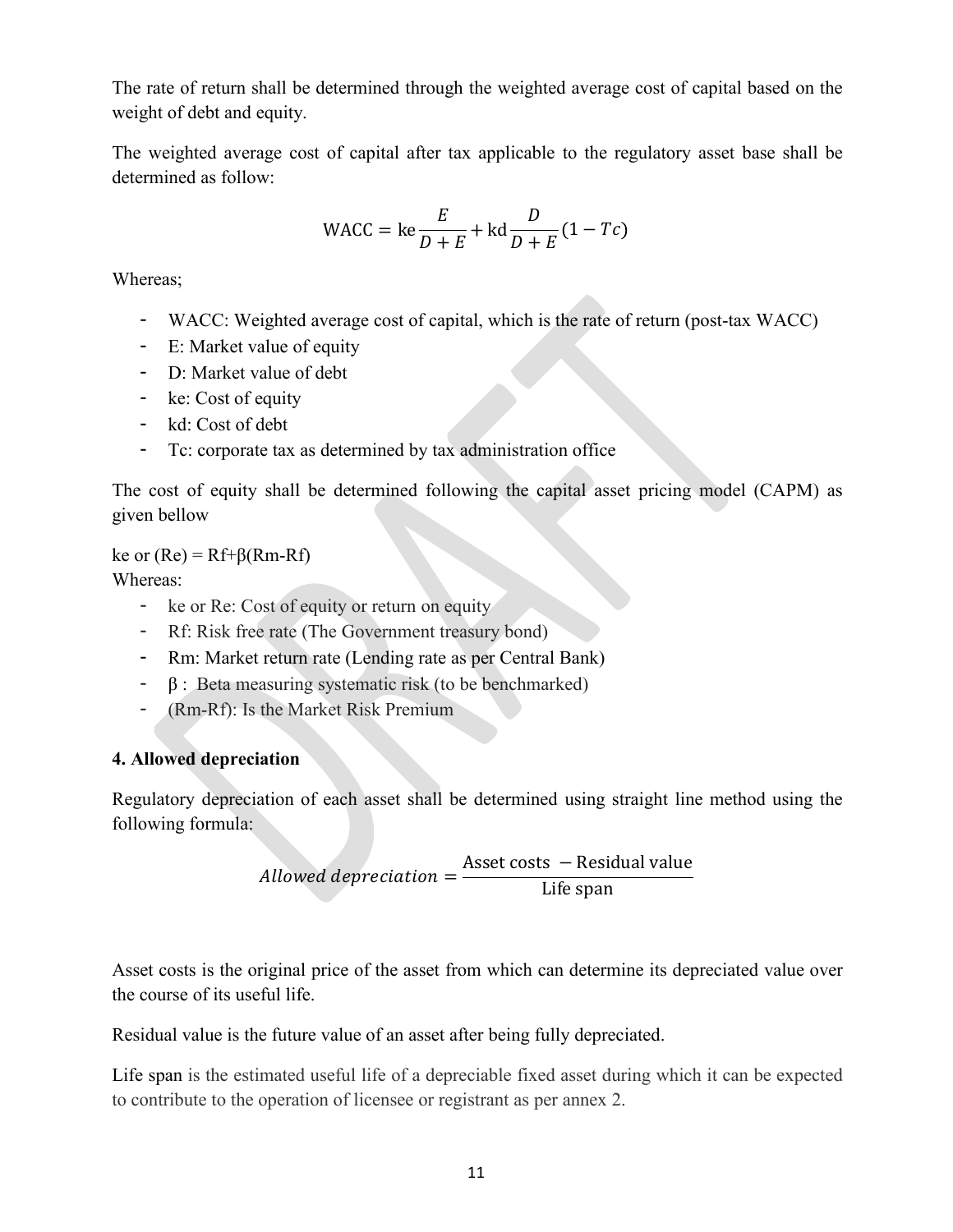#### **5. Operation and Maintenance costs**

The operating and maintenance expenses include all fair and reasonable expenditures incurred entirely and exclusively for generation, distribution of electricity. The costs shall include but not limited to:

- a) Staff costs;
- b) Operation and maintenance costs;
- c) Financing costs (Bank charges);
- d) Working capital (Current assets-current liabilities).

In case an isolated grid licensee/ registrant has more than one site, the overheads costs will be shared based on the customers per site.

The qualifying criteria for allowable operating and maintenance costs are outlined as follow:

a) Expenses must be incurred in an arm's length transactions;

b) Expenses must be incurred in the normal operation of generation, distribution of electricity, including a reasonable level of refurbishment, repairs and maintenance costs.

Operating expenses that do not meet the above criteria including fines, penalties and other related costs will not be included in the revenue requirement.

#### **6. Corporate income tax**

The corporate tax rate is determined by the law.

## **7. Other Revenues**

Other income related to the normal operation of licensee or registrant shall be deducted from the revenue requirement. It includes among others, revenue from works and fines charged to customers.

#### <span id="page-11-0"></span>**8. Regulatory Treatment of Subsidy or grant**

Costs/Assets covered by subsidies or grants received for which payback is not required shall not be included in the regulatory asset base. Tariff will take into consideration of depreciation.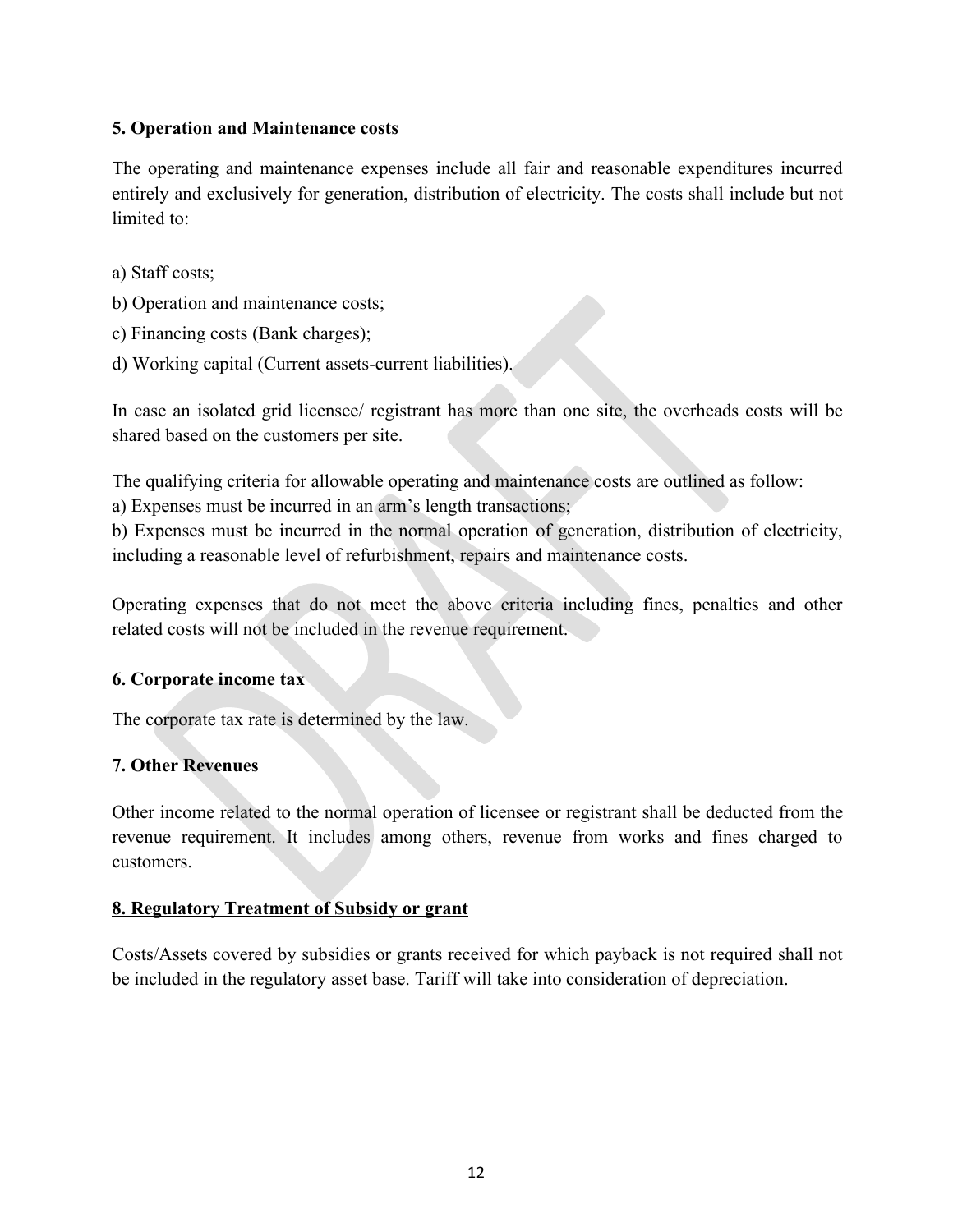#### <span id="page-12-0"></span>**9: The average tariff**

The average tariff shall be calculated as the ratio of **Average tariff** = Revenue Requirement Total Energy demand (kWh)

#### <span id="page-12-1"></span>**ANNEX 2: Documents to be accompanied with tariff application**

- 1. Application letter addressed to Regulatory Authority
- 2. Duly filled table provided in annex 4
- 3. District approval authorizing the activity on the site;
- 4. Copy of Memorandum of Agreement with Ministry of Infrastructure;
- 5. Approved feasibility study;
- 6. Environmental Impact Assessment Certificate;
- 7. Business plan for five years outlining financial and technical data;
- 8. Supporting documents justifying projected investment costs (CAPEX);
- 9. Copy of minutes on the proposed end-user tariff negotiation between the applicant and the consumers;

# <span id="page-12-2"></span>**ANNEX 3: Regulated fixed asset**

| <b>Asset</b>                                  | <b>Life span (Years)</b> |  |  |
|-----------------------------------------------|--------------------------|--|--|
| <b>Generation</b>                             |                          |  |  |
| <b>CIVIL AND ELECTRO-MECHANICAL EQUIPMENT</b> |                          |  |  |
| A. HYDRO                                      |                          |  |  |
| Dam/Weir                                      | 30                       |  |  |
| Sand trap and intake                          | 30                       |  |  |
| Canal                                         | 30                       |  |  |
| Forebay                                       | 30                       |  |  |
| Penstock                                      | 30                       |  |  |
| Power house                                   | 30                       |  |  |
| Slope stabilization                           | 30                       |  |  |
| Preliminary sites works                       | 30                       |  |  |
| Turbine                                       | 25                       |  |  |
| Generator                                     | 25                       |  |  |
| Controller                                    | 25                       |  |  |
| <b>B. SOLAR</b>                               |                          |  |  |
| Modules                                       | 25                       |  |  |
| Array rack (mounting structure)               | 25                       |  |  |
| Inverters                                     | 8                        |  |  |
| Charge controllers                            | 8                        |  |  |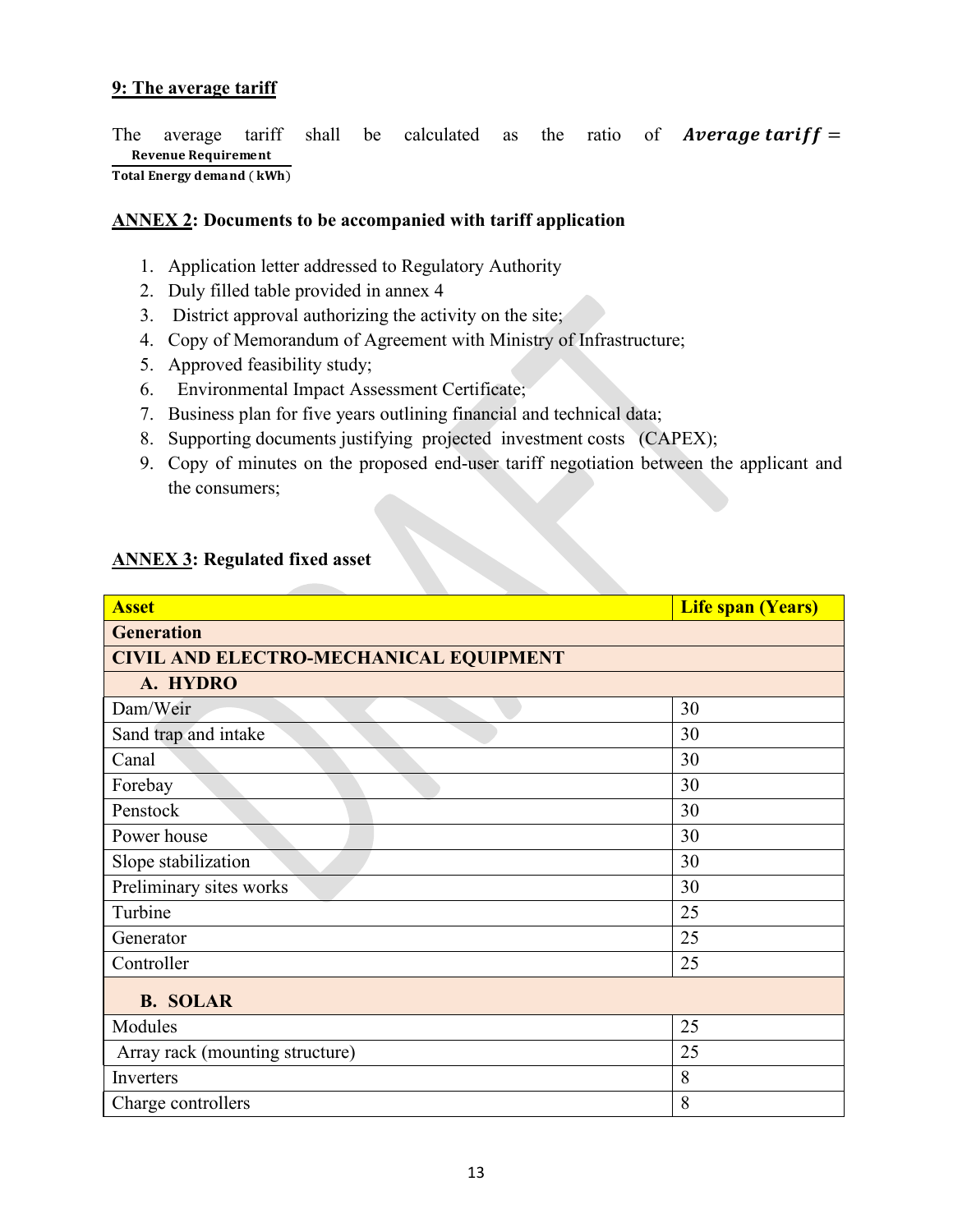| <b>Asset</b>                               | <b>Life span (Years)</b> |
|--------------------------------------------|--------------------------|
| <b>Batteries</b>                           | 5                        |
| Diesel Generator                           | 20                       |
|                                            |                          |
| Distribution system/connection to the grid |                          |
| LV ABC conductor and accessories           | 20                       |
| LV Poles                                   | 20                       |
| Service connection (Pole/costumer)         | 20                       |
| Household installations/appliances         | 15                       |
| Wiring                                     | 25                       |
| Earthing                                   | 25                       |
| Metering equipment                         | 25                       |
| Protective devices                         | 10                       |
| <b>Other Fixed Assets</b>                  |                          |
| Office Equipment (Furniture)               | $\overline{7}$           |
| Building and fixtures                      | 25                       |
| <b>Computers and Software</b>              | 5                        |
| Vehicles                                   | 8                        |
| Moto cycles                                | 5                        |
| Research and Development costs             | 5                        |

# <span id="page-13-0"></span>**ANNEX 4: Data to be submitted by isolated grid tariff applicant**

| <b>CAPITAL EXPENDITUTRES</b>                  | Cost (Frw) | <b>Grant/Self-Financed</b> | <b>Acquisition</b><br>date |
|-----------------------------------------------|------------|----------------------------|----------------------------|
| <b>GENERATION</b>                             |            |                            |                            |
| A. Hydro                                      |            |                            |                            |
| <b>Civil and Electro-Mechanical equipment</b> |            |                            |                            |
| Dam/Weir                                      |            |                            |                            |
| Sand trap and intake                          |            |                            |                            |
| Canal                                         |            |                            |                            |
| Forebay                                       |            |                            |                            |
| Penstock                                      |            |                            |                            |
| Power house                                   |            |                            |                            |
| Slope stabilization                           |            |                            |                            |
| Preliminary sites works                       |            |                            |                            |
| Roads and bridges                             |            |                            |                            |
| Other (specify)                               |            |                            |                            |
| Turbine                                       |            |                            |                            |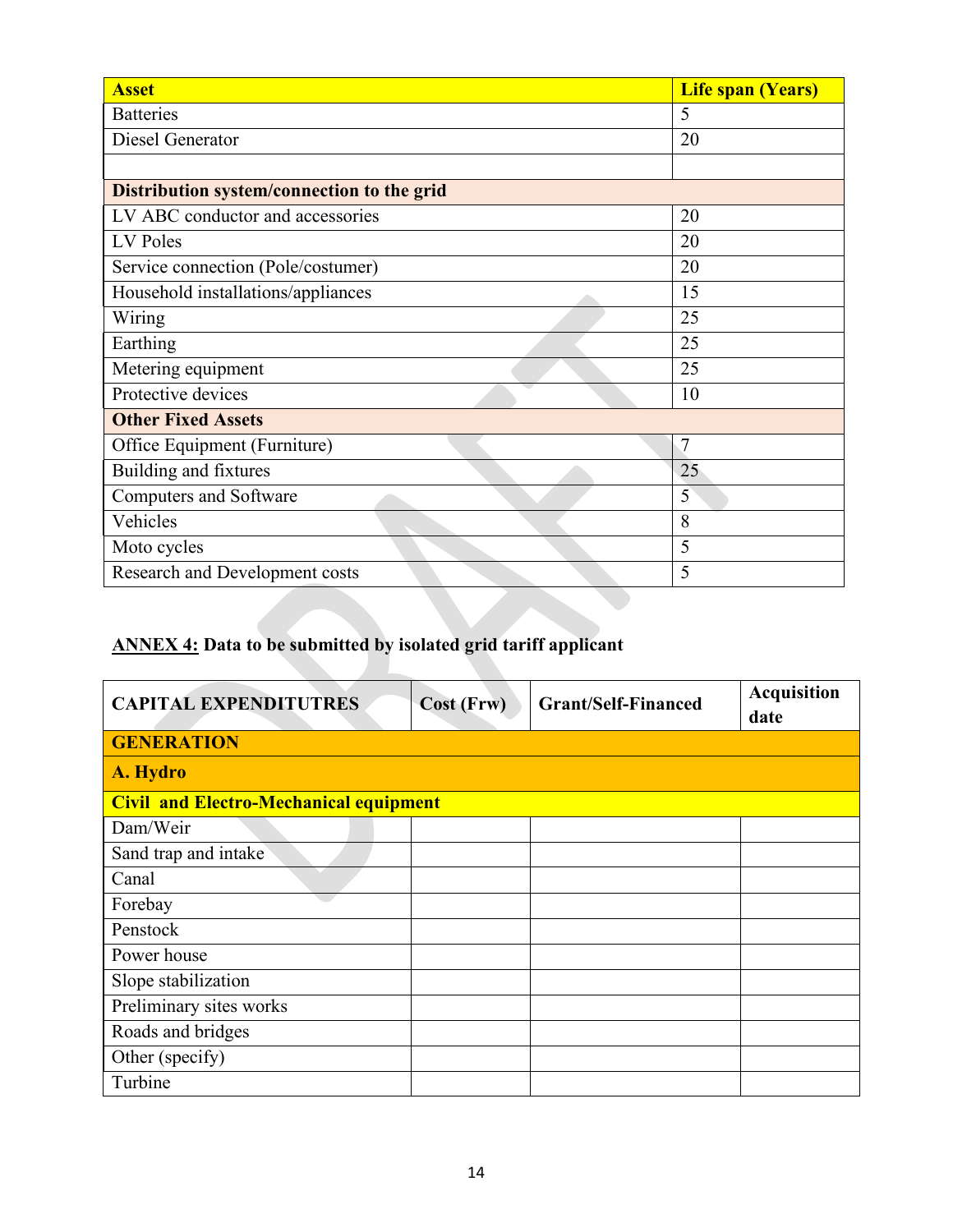| <b>CAPITAL EXPENDITUTRES</b>                                  | Cost (Frw) | <b>Grant/Self-Financed</b> | <b>Acquisition</b><br>date |
|---------------------------------------------------------------|------------|----------------------------|----------------------------|
| Generator                                                     |            |                            |                            |
| Controller                                                    |            |                            |                            |
| Others (Specify)                                              |            |                            |                            |
| <b>Total</b>                                                  |            |                            |                            |
| <b>B. SOLAR</b>                                               |            |                            |                            |
| Modules                                                       |            |                            |                            |
| Array rack (mounting structure)                               |            |                            |                            |
| Inverters                                                     |            |                            |                            |
| Charge controllers                                            |            |                            |                            |
| <b>Batteries</b>                                              |            |                            |                            |
| Others (Specify)                                              |            |                            |                            |
| <b>Total</b>                                                  |            |                            |                            |
| Distribution system/connection to the grid                    |            |                            |                            |
| LV ABC conductor and accessories                              |            |                            |                            |
| LV Poles                                                      |            |                            |                            |
| Service connection (Pole/costumer)                            |            |                            |                            |
| Household installations/appliances                            |            |                            |                            |
| Wiring                                                        |            |                            |                            |
| Earthing                                                      |            |                            |                            |
| Metering equipment                                            |            |                            |                            |
| Protective devices                                            |            |                            |                            |
| Others (Specify)                                              |            |                            |                            |
| <b>Total</b>                                                  |            |                            |                            |
| <b>OTHER FIXED ASSETS</b>                                     |            |                            |                            |
| <b>Tangible fixed assets</b>                                  |            |                            |                            |
| Office Equipment and Furniture                                |            |                            |                            |
| Building and fixtures                                         |            |                            |                            |
| <b>Computers and Software</b>                                 |            |                            |                            |
| Vehicles                                                      |            |                            |                            |
| Moto cycles                                                   |            |                            |                            |
| Other Specify:                                                |            |                            |                            |
| <b>Total</b>                                                  |            |                            |                            |
| <b>Intangible Fixed Assets/Research and Development costs</b> |            |                            |                            |
| Development and design                                        |            |                            |                            |
| Insurance-Project                                             |            |                            |                            |
| Environment management                                        |            |                            |                            |
| Other (specify)                                               |            |                            |                            |